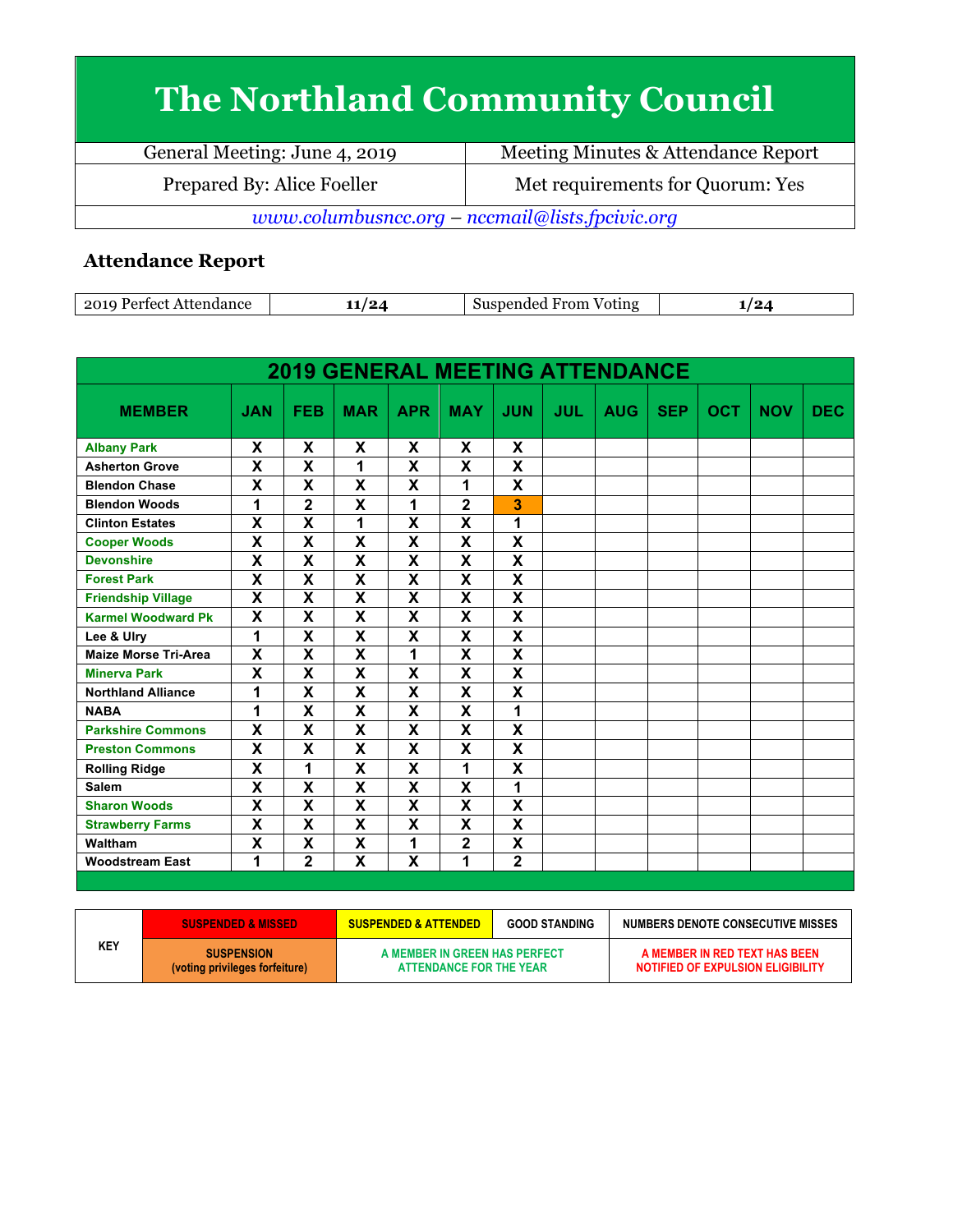| <b>Roll Call</b>                                | Roll was taken. See above chart for details.<br>$\bullet$                                                                                                                                                                                                                                                                                                                                                                                                                                                                                                                                                                                                                                                                                                                                                                                                                                                                                                                                                                                                                                                                                                                                                                                                                                                                                                                                                                                                                                                                                                      |
|-------------------------------------------------|----------------------------------------------------------------------------------------------------------------------------------------------------------------------------------------------------------------------------------------------------------------------------------------------------------------------------------------------------------------------------------------------------------------------------------------------------------------------------------------------------------------------------------------------------------------------------------------------------------------------------------------------------------------------------------------------------------------------------------------------------------------------------------------------------------------------------------------------------------------------------------------------------------------------------------------------------------------------------------------------------------------------------------------------------------------------------------------------------------------------------------------------------------------------------------------------------------------------------------------------------------------------------------------------------------------------------------------------------------------------------------------------------------------------------------------------------------------------------------------------------------------------------------------------------------------|
|                                                 | <b>Liaison Reports</b>                                                                                                                                                                                                                                                                                                                                                                                                                                                                                                                                                                                                                                                                                                                                                                                                                                                                                                                                                                                                                                                                                                                                                                                                                                                                                                                                                                                                                                                                                                                                         |
| <b>Columbus Fire</b>                            | No report<br>$\bullet$                                                                                                                                                                                                                                                                                                                                                                                                                                                                                                                                                                                                                                                                                                                                                                                                                                                                                                                                                                                                                                                                                                                                                                                                                                                                                                                                                                                                                                                                                                                                         |
| <b>Police</b> (Larry Geis, John of CRT)         | National Night Out will be Tuesday August 6th 2019. The<br>$\bullet$<br>hours will be 6p-8p. If your group is planning to have an<br>event (many groups have informal cook outs), please fill out<br>the registration form provided by Columbus Police. Groups<br>that register by July 19th will be eligible for National Night<br>Out T-Shirts (City Council provides as many as they can). If<br>your group is not going to have an organized event, have<br>everyone participate by turning on their front porch<br>lights. Fill out the registration anyway and just put in' front<br>porch lights' and it is considered participating. CPD tries to<br>send officers out to as many events as possible.                                                                                                                                                                                                                                                                                                                                                                                                                                                                                                                                                                                                                                                                                                                                                                                                                                                  |
| <b>City Attorney</b>                            | Sarah Pomeroy is preparing to take over as the Zone 1 City<br>$\bullet$<br>Attorney if Bill Sperlazza is elected as judge. Grew up just on<br>the Worthington side of the Worthington/Northland line, so<br>she is very familiar with our area.<br>887 Morse Rd., ExtendaSuites, we have a court order that<br>$\bullet$<br>required them to have certain security procedures. We have<br>a new owner (from the state of Georgia) and new manager<br>and he's not abiding by the front desk procedures, despite<br>the fact that it's required. Officer Clinger did an inspection<br>and found they weren't abiding by the order and we filed a<br>court order.<br>America's Best Value Inn on Sinclair. The city objected to the<br>$\bullet$<br>renewal of their hotel permit. That case is still pending. We<br>required them to shut down while that is pending. It is<br>currently shut down.<br>Hawthorne Suites on Quarterhorse Drive. We objected to the<br>$\bullet$<br>renewal of their permit. We have a hearing Monday at the<br>licensing division. They are trying to negotiate with us. The<br>police have done a great job of preparing all the documents<br>and police reports.<br>Question: Why can't the city take these properties? Answer:<br>Taking property is very difficult, and should be. Also<br>everyone thinks they are sitting on a gold mine. We can't<br>lowball them. The best thing we can do is attach these court<br>orders to the property.<br>Do we need residents at the hearing? Not really on this one.<br>$\bullet$ |
| <b>Columbus Metro Library (Keith</b><br>Hanson) | Summer Reading Challenge kicked off on Saturday. We have<br>$\bullet$<br>about 35 "VolunTeens" and the program is for all ages.<br>We have events nearly every day. We had a visit from a wild<br>$\bullet$<br>red fox, and we also have Bring the Farm to You. We are a<br>free lunch site through Recs and Park. We are also a free                                                                                                                                                                                                                                                                                                                                                                                                                                                                                                                                                                                                                                                                                                                                                                                                                                                                                                                                                                                                                                                                                                                                                                                                                          |
|                                                 | snack site.<br>We have Tech Help every Wednesday 9:30-11:30a, no<br>$\bullet$<br>appointment needed. Or you can come in any time and set<br>up a time, especially if you have a new device and would like<br>some assistance.                                                                                                                                                                                                                                                                                                                                                                                                                                                                                                                                                                                                                                                                                                                                                                                                                                                                                                                                                                                                                                                                                                                                                                                                                                                                                                                                  |
|                                                 | The new Dublin branch library opened last Thursday with a<br>$\bullet$<br>dedication and ribbon cutting ceremony.<br>Toward the end of the month, we will have our second<br>$\bullet$<br>community meeting for input on the new Karl Road library<br>design. More information has been emailed.<br>Question: A local Columbus author does not have their<br>٠<br>books in the library catalog. Who do we talk to in order to                                                                                                                                                                                                                                                                                                                                                                                                                                                                                                                                                                                                                                                                                                                                                                                                                                                                                                                                                                                                                                                                                                                                  |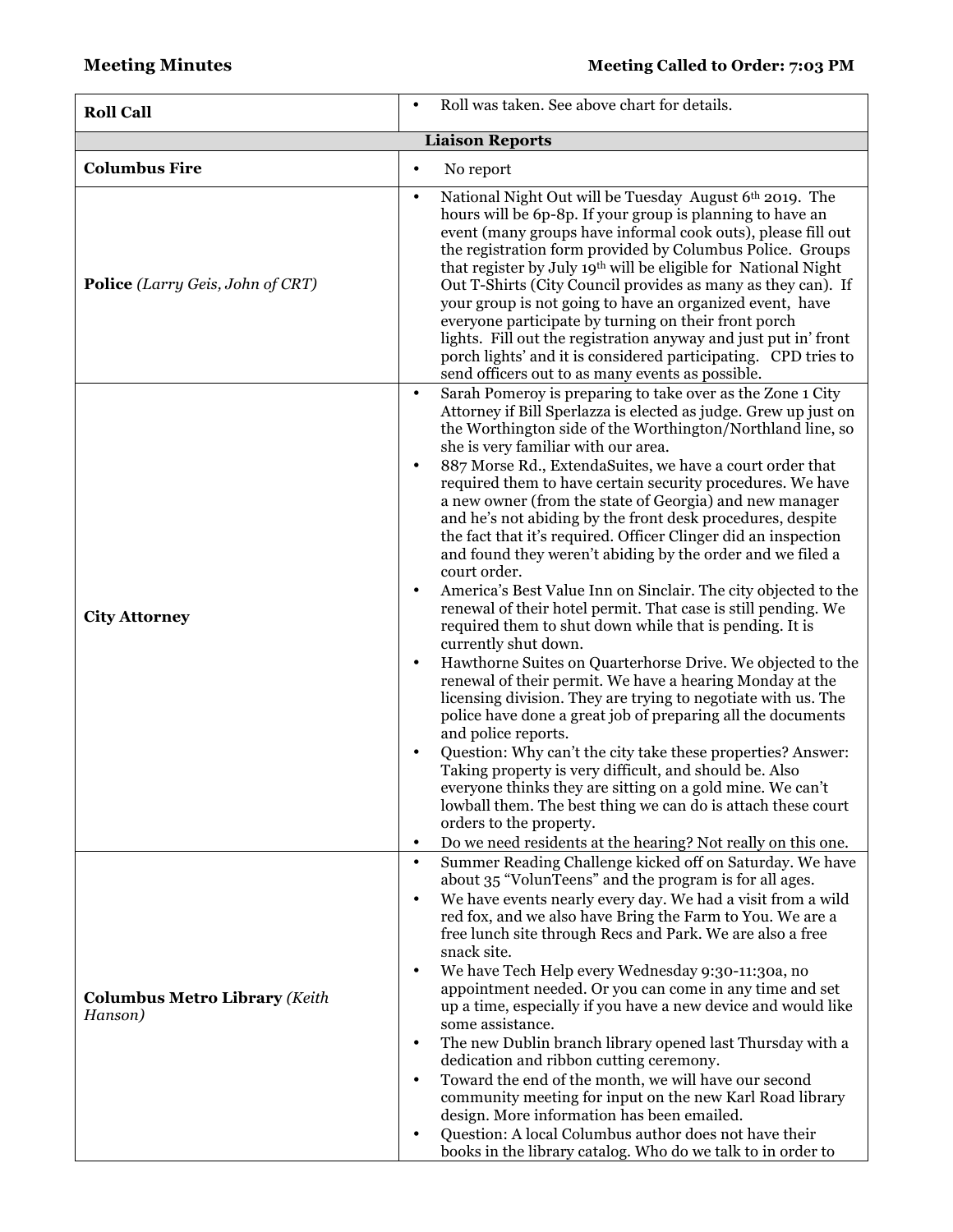|                                                                       | encourage the library to feature more local authors. Answer:<br>Sometimes it comes down to whether our distributor has it<br>available or the author wants to donate it. Or have the author<br>contact us directly. Also when you search, search additional<br>libraries – we can get books in from other partner libraries.<br>Question: Are all of the new libraries the same blueprint, or<br>$\bullet$<br>unique? Answer: They are all unique designs incorporating<br>different elements from the community. You'll see some<br>similarities, but they are not the same.                                                                                                                                                                                                                                                                                                                                                                                                                                                                                                                                                                                                                                           |
|-----------------------------------------------------------------------|-------------------------------------------------------------------------------------------------------------------------------------------------------------------------------------------------------------------------------------------------------------------------------------------------------------------------------------------------------------------------------------------------------------------------------------------------------------------------------------------------------------------------------------------------------------------------------------------------------------------------------------------------------------------------------------------------------------------------------------------------------------------------------------------------------------------------------------------------------------------------------------------------------------------------------------------------------------------------------------------------------------------------------------------------------------------------------------------------------------------------------------------------------------------------------------------------------------------------|
| <b>Northland Area Business Association</b><br>(Dave Cooper)           | NABA Luncheon June 11, Speaker is Nadia Kasvin from<br>$\bullet$<br>UsTogether, the Topic is How immigrants and refugees<br>represent economic opportunity.<br>We are doing a membership drive. Please refer Northland<br>$\bullet$<br>businesses to the NABA website to join online or have them<br>contact Alice<br>161 Task Force: There are some complaints that the grass on<br>$\bullet$<br>161 is not being cut.                                                                                                                                                                                                                                                                                                                                                                                                                                                                                                                                                                                                                                                                                                                                                                                                 |
| <b>Friends of Alum Creek</b><br>(David Roseman)                       | Dave submitted the following report via email, since he was<br>unable to attend the meeting:<br>Posted on NCC Facebook is Cols Rec Park master map of<br>٠<br>planned and proposed Greenways trails expansion<br>projects (2018-2022), some that fall within/around NCC<br>area.<br>NCC has really long needed the Sunbury Road sidepath<br>٠<br>connector between present Alum Creek Trail (Tanager<br>Woods spur) and future Big Walnut Creek Trail that'll<br>link with Blendon Woods Metro Park plus Hamilton<br>Road.<br>Hope that NCC will strongly encourage Columbus city to<br>$\bullet$<br>fund that prior stalled plan, and retrofit missing<br>sidewalks throughout our arterial roadways.                                                                                                                                                                                                                                                                                                                                                                                                                                                                                                                  |
| <b>Alfred Akaiinyah (City</b><br>Liaison/Department of Neighborhoods) | Police chief search: They want to make sure there is a lot of<br>$\bullet$<br>resident input. The consulting group will be reaching out to<br>neighborhood groups for input.<br>Comment: Why can't they consider someone who knows the<br>$\bullet$<br>city and hire from within? Answer: We have done that for<br>many years. Also local applicants will still be considered.                                                                                                                                                                                                                                                                                                                                                                                                                                                                                                                                                                                                                                                                                                                                                                                                                                          |
| Roundtable                                                            | Kashi: The Bhutanese community has been here for the past<br>five to six years. It is a brand new community here. Our<br>community center has become Bhutanese Community of<br>Central Ohio (instead of Columbus) we are connecting to<br>Cincinnati. Maybe there are people who are your friends and<br>neighbors, so I would like to share about our community.<br>We have currently 30,000+ people living in Columbus.<br>Internal migration is very high – we are able to find a place of<br>worship, which has made it more attractive to move here.<br>3680 Westerville Road was purchased and converted into<br>Hindu Temple and cultural center.<br>There are two 501c3 organizations affiliated with our<br>$\bullet$<br>community, who are rendering social services to our<br>communities. 40 to 45% of our community do not speak<br>English. They are trying to, and we encourage them to learn<br>so we can better help them find services. I try to come to<br>community meetings like this one to help people see us.<br>Many of our people are buying homes here, Westerville,<br>Gahanna, Blacklick. Many of our students go to Columbus<br>City Schools. We are trying to connect the schools to the |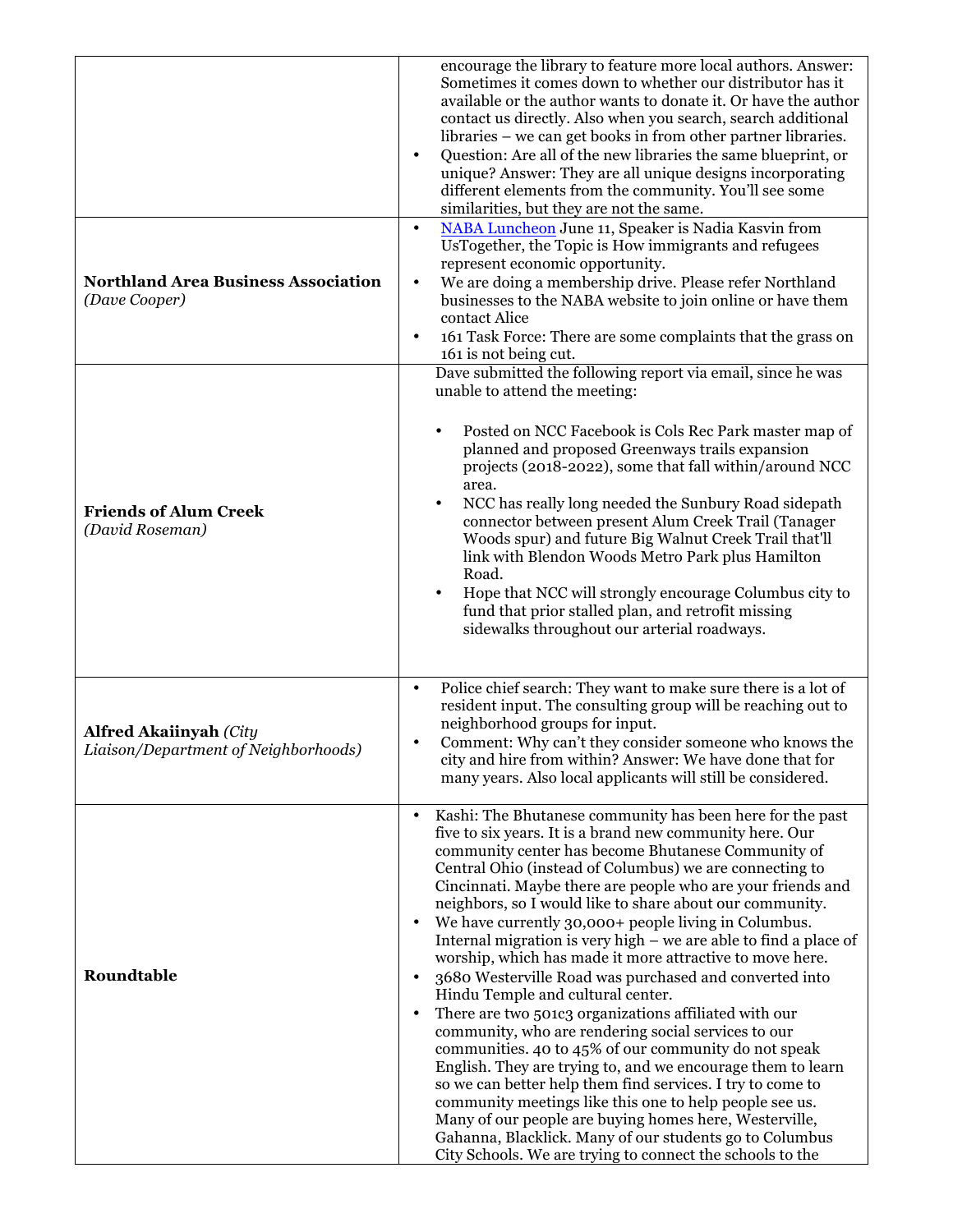|                                          | community. If you need community assistance, we are always<br>there. Anytime the police pull someone over and they can<br>even bring the people to the community center and help them<br>translate. Mental health situations among our group. 135<br>people have committed suicide across America. To combat<br>the growing mental health concerns, we are trying to connect<br>to the greater community to work together to provide services<br>for those people and families. ADAMH and NetCare are<br>there, but still it is not enough. This kind of forum helps us<br>share information.<br>Felix question: Our civic association is trying to find a good<br>way to get as many Bhutanese involved as possible. By<br>participating, it will help them navigate homeownership, and<br>we get to learn about our new neighbors. We are having<br>trouble reaching them. If we wrote a letter or invitation, could<br>you translate it for us. Answer: We have a common email for<br>our nonprofits, so I will put that out and request it.<br>vwscolumbus@gmail.com 614-406-1980 Kashi Adhikari<br>Not being able to speak the language pushes them back away,<br>and we are trying to mitigate that.<br>BCCO board of directors, also the faith community has a<br>board. More people are participating in the new worship<br>space. We can advertise that there. |
|------------------------------------------|-------------------------------------------------------------------------------------------------------------------------------------------------------------------------------------------------------------------------------------------------------------------------------------------------------------------------------------------------------------------------------------------------------------------------------------------------------------------------------------------------------------------------------------------------------------------------------------------------------------------------------------------------------------------------------------------------------------------------------------------------------------------------------------------------------------------------------------------------------------------------------------------------------------------------------------------------------------------------------------------------------------------------------------------------------------------------------------------------------------------------------------------------------------------------------------------------------------------------------------------------------------------------------------------------------------------------------------------------------------------------|
|                                          | Question from Preston Commons: Has anyone had to sue a<br>resident of the HOA for non-compliance? Answer: Filing a<br>lien or sending a nasty letter from an attorney has resulting in<br>compliance so far for everyone else.                                                                                                                                                                                                                                                                                                                                                                                                                                                                                                                                                                                                                                                                                                                                                                                                                                                                                                                                                                                                                                                                                                                                          |
|                                          | <b>NCC Officer Reports</b>                                                                                                                                                                                                                                                                                                                                                                                                                                                                                                                                                                                                                                                                                                                                                                                                                                                                                                                                                                                                                                                                                                                                                                                                                                                                                                                                              |
| <b>Treasurer</b><br><b>Felix Quachey</b> | The biggest financial event since the last meeting was the<br>$\bullet$<br>banquet: 2971.76 Payment has been made.<br>Our insurance policy is up for renewal \$459 for the year.<br>$\bullet$<br>Parade expenses and donations will be the next big thing.<br>$\bullet$<br>We are trying to separate the banquet finances from the<br>$\bullet$<br>general operating account. I am working with a banker to do<br>that effectively.<br>By the end of this month, I will send out the updated invoice<br>for feedback for the membership dues. It has been confusing<br>because the banquet dues are separate.<br>Question: Why aren't we a 501c3?<br>$\bullet$<br>Answer: Dave Paul said the benefits seem to be outweighed<br>$\bullet$<br>by the extra paperwork. We have the Northland Alliance to<br>be our fiscal agent if needed.<br>Question: Insurance - Alicia asked if we could add Directors<br>$\bullet$<br>and Officers insurance. We were planning to do that. Felix<br>said we started that and didn't finish. Felix will get numbers<br>by the end of this week.<br>Rick Cashman: I move that we move forward to insure the<br>$\bullet$<br>board members for \$1 million or less per person, the cost not<br>to exceed \$1,000 annually. Second by Jarod Brown. Passed<br>unanimously.                                                                 |
| <b>Secretary</b><br>Alice Foeller        | The minutes have been provided in advance of the meeting.<br>$\bullet$<br>Are there any corrections to the minutes? Hearing no<br>corrections, the minutes have been approved by unanimous<br>consent.<br>Blendon Woods – third strike. Their voting privileges are<br>٠                                                                                                                                                                                                                                                                                                                                                                                                                                                                                                                                                                                                                                                                                                                                                                                                                                                                                                                                                                                                                                                                                                |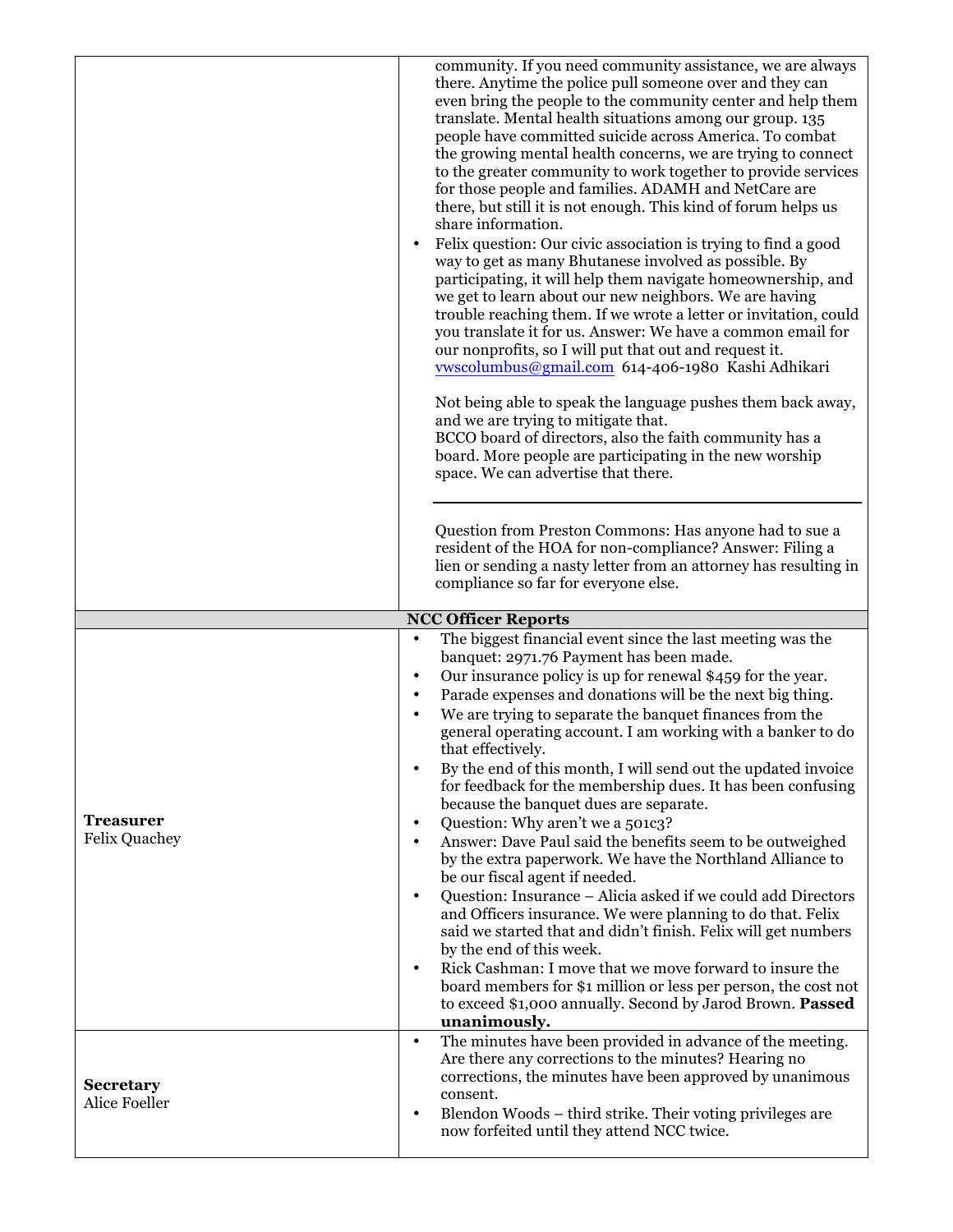| <b>Vice President</b><br><b>Roger Davidson</b>                  | No report<br>$\bullet$                                                                                                                                                                                                                                                                                                                                                                                                                                                                                                                                                                                                                                                                                                                                                                                                                                                                                                                                                                                                                                                                                                                                                                                                                                                                                                                                    |
|-----------------------------------------------------------------|-----------------------------------------------------------------------------------------------------------------------------------------------------------------------------------------------------------------------------------------------------------------------------------------------------------------------------------------------------------------------------------------------------------------------------------------------------------------------------------------------------------------------------------------------------------------------------------------------------------------------------------------------------------------------------------------------------------------------------------------------------------------------------------------------------------------------------------------------------------------------------------------------------------------------------------------------------------------------------------------------------------------------------------------------------------------------------------------------------------------------------------------------------------------------------------------------------------------------------------------------------------------------------------------------------------------------------------------------------------|
| President<br>Alicia Ward                                        | Elevate Northland: Our first International Neighbor Potluck<br>$\bullet$<br>was a success. We have had great meetings with City Council<br>and community associations to help us grow our board and<br>move to the next step.<br>Our upcoming class is by SCORE on business finances the<br>$\bullet$<br>evening of June 12 at Ashland. Our next organizational<br>meeting is at noon on June 12 at Ashland.                                                                                                                                                                                                                                                                                                                                                                                                                                                                                                                                                                                                                                                                                                                                                                                                                                                                                                                                              |
|                                                                 | <b>NCC Committee Reports</b>                                                                                                                                                                                                                                                                                                                                                                                                                                                                                                                                                                                                                                                                                                                                                                                                                                                                                                                                                                                                                                                                                                                                                                                                                                                                                                                              |
| <b>Banquet Committee</b><br>Alicia Ward, Chair                  | Alicia thanked all of the banquet committee members.<br>$\bullet$                                                                                                                                                                                                                                                                                                                                                                                                                                                                                                                                                                                                                                                                                                                                                                                                                                                                                                                                                                                                                                                                                                                                                                                                                                                                                         |
| <b>Independence Day Parade Committee</b><br>northlandparade.org | Roger: We have some really good committee members and<br>$\bullet$<br>volunteers. We are meeting every week now on Saturdays at<br>10a at the Kroger meeting room.                                                                                                                                                                                                                                                                                                                                                                                                                                                                                                                                                                                                                                                                                                                                                                                                                                                                                                                                                                                                                                                                                                                                                                                        |
| <b>Audit &amp; Budget Committee</b><br><b>Roger Davidson</b>    | $\bullet$                                                                                                                                                                                                                                                                                                                                                                                                                                                                                                                                                                                                                                                                                                                                                                                                                                                                                                                                                                                                                                                                                                                                                                                                                                                                                                                                                 |
| <b>Development Committee</b><br>Dave Paul, Chair                | Case #1 was the cellular antenna installation on a parcel<br>$\bullet$<br>DeSales purchased next to the school on Dresden. They want<br>to turn it into practice fields. To help fund that, they want to<br>put up a cell antenna. Code says the antenna needs to be set<br>back 200% of its height. That was not possible on the site, so<br>they proposed locating it 30 feet from some apartments.<br>They have agreed to relocate it as far as possible from the<br>residential sites, which still requires a variance of 31 feet.<br>Case #2 Kroger wants to use the parking lot closest to Morse<br>$\bullet$<br>Road and install a Kroger Fuel center. Recommended<br>approval with two conditions regarding the digital pricing<br>signage.<br>Case $\#$ 3 Manufacturing use to convert to house of worship $-$<br>$\bullet$<br>use variance. Applicant will go back and talk to property<br>manager regarding where the space they are going to lease is<br>located within the whole space. That was tabled.<br>At our next development meeting, City Councilmember<br>$\bullet$<br>Emmanual Remy and Tony Celebreze will talk with us about<br>a proposal for when a property is going to have rezoning,<br>there is a physical sign that goes up. That's never been done<br>in Columbus and will be discussed at the start of that<br>meeting. |
| <b>Graphics/Sign Ordinance for 161</b>                          | No report.<br>$\bullet$                                                                                                                                                                                                                                                                                                                                                                                                                                                                                                                                                                                                                                                                                                                                                                                                                                                                                                                                                                                                                                                                                                                                                                                                                                                                                                                                   |
| <b>Bill Logan</b><br><b>Questions</b>                           | Asherton Grove, Rolling Ridge and Lee/Ulry Road is being<br>$\bullet$<br>represented by Rick Cashman. The planning division has<br>asked the Ulry Road group to present them with<br>neighborhood wishes or desires. If these are not presented,<br>no consideration will be given. Every community in NCC<br>should let Columbus Planning know their desires in advance<br>of community development. The Ulry Road community is<br>asking the NCC to endorse three requests we intend to give<br>to planning:<br>No more than 3 homes per acre from Warner Rd to Central<br>1.<br>College (Rolling Ridge)<br>No more than 3 homes per acre from Warner Rd to Central<br>2.<br>College (Lee/Ulry)<br>Maintain 15 acres out of 202 acres as a green space in Little<br>3.<br>Turtle/Rolling Ridge area.<br>History from Rick Cashman: I asked 134 homes to come to the<br>NCC and raise any objections. They all said they were busy and<br>that they didn't think anyone would build. People then started<br>complaining after it was too late.<br>So we are learning to stay in front of development.                                                                                                                                                                                                                                                    |